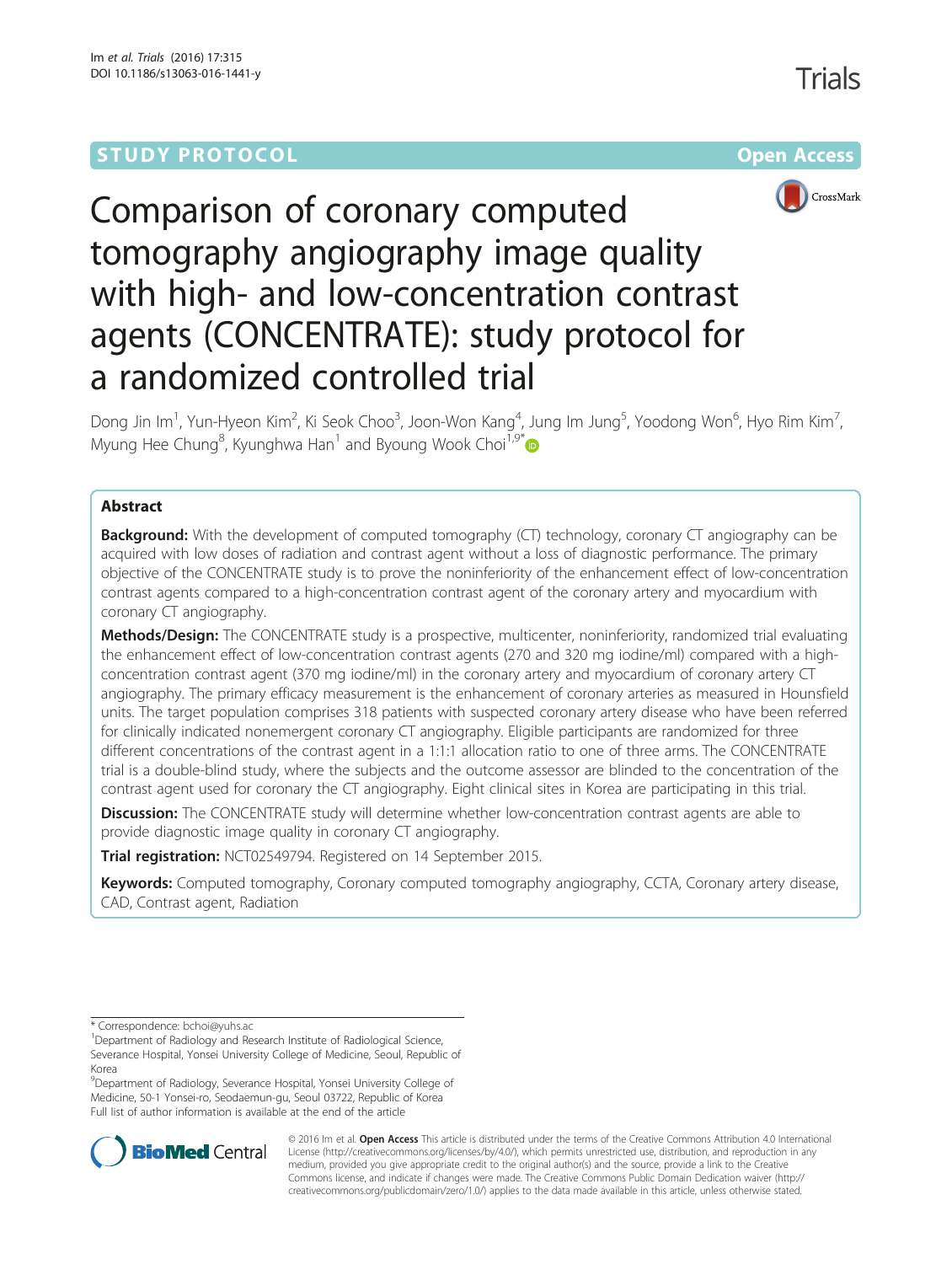## Background

Due to developments in computed tomography (CT) technology, cardiac CT has become very useful as a noninvasive examination technique in the diagnosis of obstructive coronary artery disease (CAD), and the accuracy has increased to more than 90 % [\[1](#page-6-0)–[5\]](#page-6-0). Specifically, cardiac CT plays a gatekeeper role in reducing invasive cardiac angiography implemented solely for the purpose of diagnosis [[6](#page-6-0)]. However, cardiac CT also has disadvantages, particularly the exposure of patients to radiation and iodine contrast agent. Consequently, considerable effort has been devoted to identifying ways to reduce the radiation exposure and the amount of contrast agent used. A recently introduced method uses a combination of a scan with a low tube-based potential and iterative image reconstruction to reduce both the radiation dose and the amount of contrast agent used for coronary CT angiography [[7\]](#page-7-0). According to recent studies of values from this combined method, the signal-tonoise ratio (SNR) and contrast-to-noise ratio (CNR), which represent image quality, are higher compared to the standard method [\[8, 9\]](#page-7-0). The standard method utilizes a scan with higher tube potential according to patient body mass index (BMI) and image reconstruction by makeshift filtered-back projection under conditions using the same amount of contrast agent. Therefore, the amount of contrast agent can be reduced while achieving the same contrast effect due to the advantage of the increased effect of contrast enhancement provided by the low tube potential. Therefore, efficacy studies using low-concentration contrast agents along with low tube potential are being performed [\[10\]](#page-7-0).

The CONCENTRATE study intends to prove that, compared to the combined method using the makeshift filtered-back projection image reconstruction and standard image acquisition according to BMI and with a standard high-concentration contrast agent, the image quality does not deteriorate as a result of the combination of a scan with low tube potential and the iterative image reconstruction method with low-concentration contrast agents.

## Study objectives Primary objective

The primary objective of the CONCENTRATE study is to determine the noninferiority of the contrast enhancement of cardiac CT with low-concentration contrast agents compared to that with high-concentration contrast agent.

## Secondary objective

The secondary objective of the CONCENTRATE study is to determine the diagnostic accuracy of coronary CT angiography in the identification of anatomically obstructive

CAD with low-concentration contrast agent compared with invasive coronary angiography (ICA) as the reference standard and to compare it to the accuracy achieved with a high-concentration contrast agent.

#### Primary hypothesis

We hypothesized that the use of low-concentration contrast agent for coronary CT angiography and myocardial perfusion would not be inferior to the use of a highconcentration contrast agent in the enhancement effect in the coronary artery and in the myocardium.

#### Methods/Design

#### Trial design

The CONCENTRATE study is a prospective, multicenter, noninferiority, randomized trial evaluating the enhancement effect of low-concentration contrast agents consisting of 270 and 320 mg iodine/ml (mgI/ml), compared with a high-concentration contrast agent that contains 370 mgI/ml in the coronary artery and myocardium in coronary artery CT angiography. The target population includes patients with suspected CAD who have been referred for clinically indicated nonemergent ICA. Eligible participants are randomized for three different contrast agent concentrations in a 1:1:1 allocation ratio to one of three arms of the trial. The CONCEN-TRATE trial is a double-blind study, where the subjects and the outcome assessor are blinded to the concentration of the contrast agent used for coronary CT angiography. Eight clinical sites in Korea are participating in this trial. Every clinical site requires the approval of the site's Institutional Review Board. The study protocol and the informed consent form should be approved by the Institutional Review Board at each participating site. A list of the Institutional Review Boards and the status of their respective approvals are provided in an additional file (see Additional file [1](#page-6-0)). Standard protocol items and organizational structures are provided as additional files (see Additional files [2](#page-6-0) and [3](#page-6-0), respectively). A flow chart of the study is provided in Fig. [1](#page-2-0). The informed consent will be obtained from all participants (see Additional file [4](#page-6-0)).

#### **Participants**

Suitable participants include patients  $\geq 20$  years of age who have requested coronary CT angiography to assess clinical disease. The exclusion criteria include the following: 1) subjects suspected of having myocardial infarction, unstable angina pectoris, or coronary artery disease; 2) subjects with heart attack within 40 days prior to the CT scan; 3) subjects with a diagnosed complicated heart anomaly; 4)  $BMI > 35$  kg/m<sup>2</sup>; 5) serum creatinine  $\geq 1.5$  mg/dl of renal insufficiency; 6) pregnant subjects; 6) subjects with a history of hypersensitivity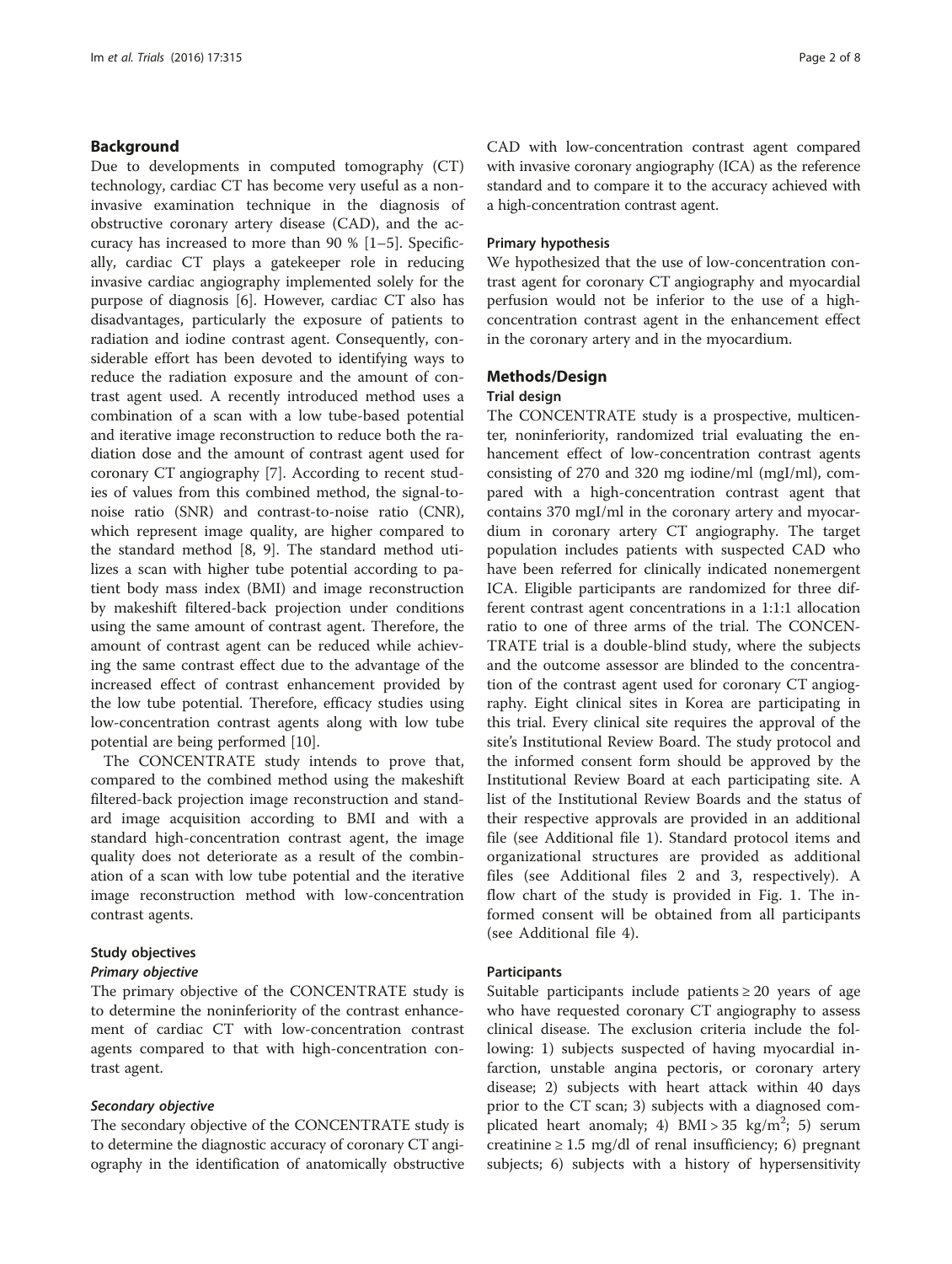<span id="page-2-0"></span>

reactions to contrast agents; 7) subjects with contraindications to the use of nitroglycerine; 8) subjects who plan to participate or enroll in other randomized clinical trials for cardiovascular disease; or 9) subjects with contraindications to the use of adenosine (e.g., bronchial asthma, 2–3 degree atrioventricular block, sick sinus syndrome, systolic blood pressure (SBP) less than 90 mmHg, recent prescribed history of dipyridamole, or hypersensitivity to adenosine) (Table 1). Patients who meet the selection criteria are registered by acquiring informed consent at the time an examination is ordered and during outpatient treatment by the investigators. Time schedule, interventions, assessments, and visits for participants are provided in a table (Table [2\)](#page-3-0).

## Randomization

All enrolled subjects are randomly assigned to one of three concentrations of contrast agent in a 1:1:1 ratio based on each trial site. We use concealed allocation and an adequate computer-generated allocation sequence to avoid selection bias. Thus, neither the patient nor the outcome assessor knows to which group the patient is allocated. Therefore, if unblinding is deemed necessary, any of the investigators, coordinators, or CT operators can provide the information of the contrast agent used. If the assessors of the

outcome learn this information, they should report this on the corresponding case report form.

## Interventions

Three different concentrations of contrast agent are randomly assigned to patients undergoing CT coronary angiography. A high tube potential is used for CT scans

## Table 1 Inclusion and exclusion criteria

Inclusion criteria

- Adults at least 20 years old
- Subject who requested a coronary CT angiography to assess clinical disease
- Exclusion criteria
- Subjects suspected of having myocardial infarction, unstable angina pectoris, or coronary artery disease
- Subjects who experienced heart attack within 40 days prior to the CT scan
- Subjects with a diagnosed complicated heart anomaly
- $\cdot$  BMI  $> 35$  kg/m<sup>2</sup>
	- Serum creatinine ≥ 1.5 mg/dl
	- Pregnant subjects
	- Subjects with a history of hypersensitivity reaction to contrast agents
	- Subjects with contraindications to the use of nitroglycerine
	- Subjects who plan to participate or enroll in other randomized clinical trials for cardiovascular disease.
	- Subjects with contraindications to the use of adenosine (e.g., bronchial asthma, 2–3 degree AV block, sick sinus syndrome, SBP less than 90 mmHg, recent prescribed history of dipyridamole, or hypersensitivity to adenosine)

CT computed tomography, BMI body mass index, SBP systolic blood pressure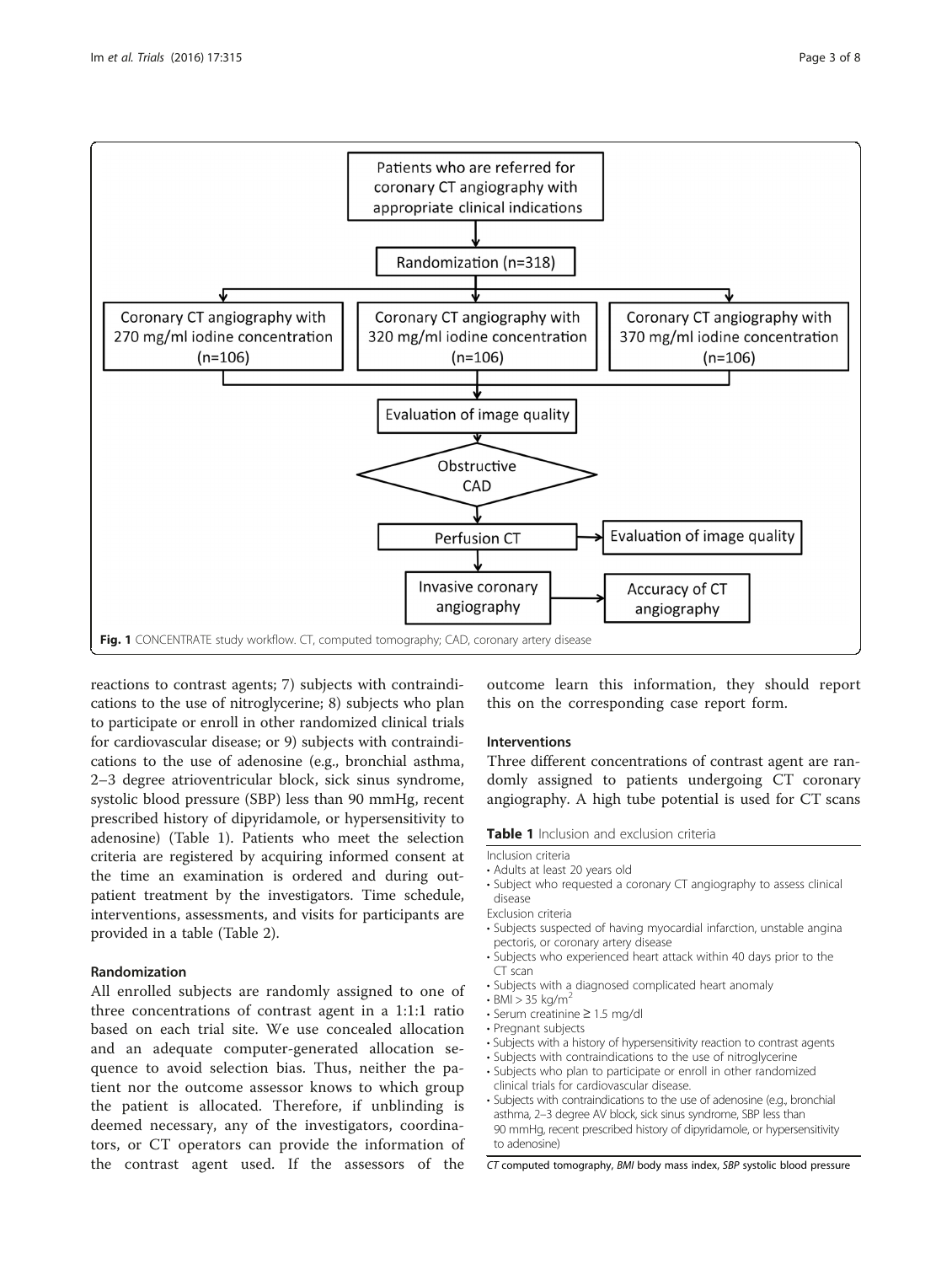|                      | Baseline<br>Visit 1 | CT angiography<br>Visit 2 | CT perfusion<br>Visit 3 | Coronary angiography<br>Visit 4 | Study<br>evaluation |
|----------------------|---------------------|---------------------------|-------------------------|---------------------------------|---------------------|
|                      |                     |                           |                         |                                 |                     |
| Screening            | X                   |                           |                         |                                 |                     |
| Demographic          | X                   |                           |                         |                                 |                     |
| Medical history      | X                   |                           |                         |                                 |                     |
| Randomization        | $\mathsf X$         |                           |                         |                                 |                     |
| Vital signs          |                     | $\mathsf X$               |                         |                                 |                     |
| Laboratory test      | X                   |                           |                         |                                 |                     |
| Vital signs 2        |                     | $\mathsf X$               |                         |                                 |                     |
| CT angiography       |                     | $\mathsf X$               |                         |                                 |                     |
| Vital signs 3        |                     |                           | $\boldsymbol{\times}$   |                                 |                     |
| CT perfusion         |                     |                           | $\boldsymbol{\times}$   |                                 |                     |
| Coronary angiography |                     |                           |                         | X                               |                     |
| Study evaluation     |                     |                           |                         |                                 | $\mathsf X$         |

<span id="page-3-0"></span>Table 2 Schedule of forms and procedures

with the high-concentration contrast agent (370 mgI/ ml), whereas a tube potential that is 20 kVp lower is used with the low-concentration contrast agents (270 mgI/ml and 320 mgI/ml).

## Preparation of patients

If participants do not have contraindications for the use of the nitroglycerine, they receive sublingual nitroglycerine before coronary CT angiography. If a participant's heart rate is equal to or greater than 60 beats per min, a beta-blocker is administered. If > 50 % stenosis is apparent on the coronary CT angiography, participants will undergo stress perfusion CT. In these cases, nitroglycerine and beta-blockers are not used. Separate intravenous lines are secured for the injection of adenosine and contrast media.

## Contrast agents

Three contrast agents with different iodine concentrations (Visipaque 270, iodixanol 270 mgI/ml; GE Healthcare, Giles St Chalfont, United Kingdom vs. Visipaque 320, iodixanol 320 mgI/ml; GE Healthcare, Giles St Chalfont, United Kingdom vs. Pamiray 370, iopamidol 370 mgI/ml; Dongkook Pharma, Seoul, Korea) will be compared in this study. The participants are randomly assigned to different contrast agents in the same proportions. All contrast agents will be maintained by the same storage process, based on hospital systems, as used in general CT examinations. Each contrast agent will be administered via the antecubital vein of patients in the same triphasic injection. In the first phase, a 50-ml bolus of contrast agent will be injected at 5 ml/s. Then, 50 ml of mixed saline with 30 ml iodine and 20 ml saline will be injected into patients at 5 ml/s, followed by 40 ml of saline chaser. The total injected volume of the contrast agent is 80 ml.

## Coronary CT protocol

All coronary CTA studies are acquired with a multidetector CT scanner (Discovery HD 750; Gemstone Spectral Imaging, GE Healthcare, Milwaukee, WI, USA). During scanning, participants hold their breath and are still. To obtain better image quality for each contrast agent, scans are performed with different protocols depending on whether high- or low- concentration contrast agents are used. If a high-concentration contrast agent (iopamidol 370 mgI/ml) is used, scans are conducted at 120 kVp for higher BMI (27 < BMI < 35) patients and at 100 kVp for lower BMI  $(15 < BMI \le 27)$ patients, with adjusted mAs (BMI-based tube potential selection). If a low-concentration contrast agent (iodixanol 270 mgI/ml or iodixanol 320 mgI/ml) is used, scans are conducted 20 kVp lower than in the BMI-based tube potential protocol: that is, at 100 kVp for higher BMI and 80 kVp for lower BMI. A beta-blocker is used for patients with a heart rate higher than 60 beats per minute. Scans initiate a bolus tracking method with a 4.8-s delay after reaching 100 Hounsfield units (HU) in the ascending aorta enhancement.

## Myocardial perfusion CT

Stress myocardial perfusion CT will be performed in patients with at least one segment of greater than 50 % stenosis on coronary CT angiography. A static CT perfusion protocol will be used, and stress will be induced by infusing 140 mcg/kg/min adenosine under ECG monitoring for up to 6 min. The randomly assigned contrast agent, which was used for coronary CT angiography in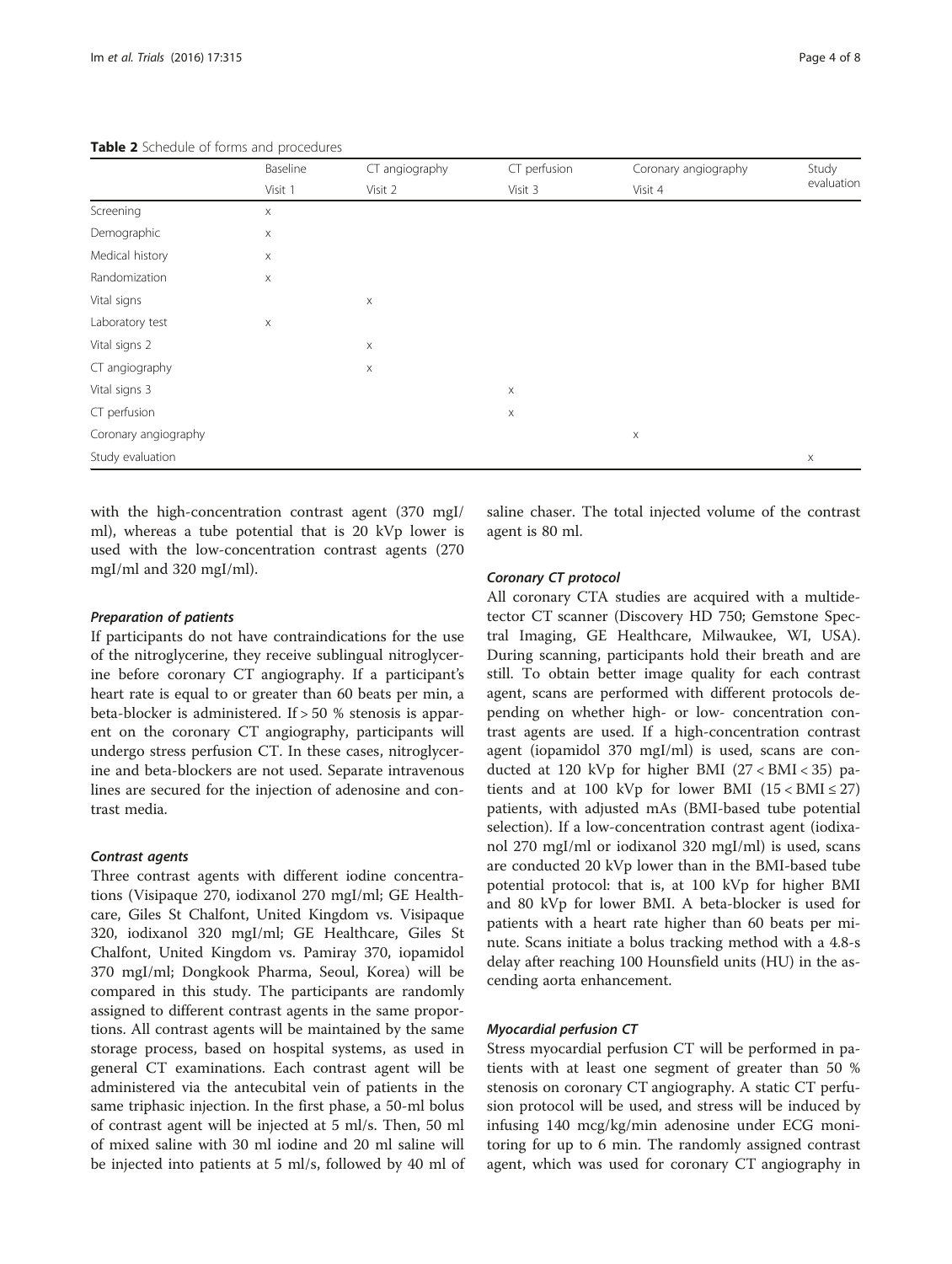the patient, will be injected 4 min 30 s after the adenosine injection, using the same injection method for contrast agent and image acquisition settings as used for the coronary CT angiography with the only difference being an additional scan delay of 2 s.

#### Image reconstruction

All images will be reconstructed using an iterative reconstruction algorithm at 50 % adaptive statistical iterative reconstruction (ASIR, GE Healthcare, Waukesha, Wis, USA).

## Evaluation of radiation dose

The dose-length product (DLP) from each shooting will be collected. The effective radiation dose (mSv) will be calculated using a conversion factor of 0.014 mSv mGy<sup>-1</sup> cm<sup>-1</sup>.

#### Retention

This study does not follow the participants' outcome. Therefore, no specific plan has been developed to promote participant retention.

#### Efficacy analysis

#### Primary efficacy analysis

The primary efficacy measurement is the HU value of the coronary arterial lumen acquired from the comparison of the image quality from the three different protocols of contrast media in coronary CT angiography. The coronary artery is divided into 17 segments according to the modified American Heart Association (AHA) classification, and luminal enhancement is measured for each segment with avoidance of the borderline between the lumen and the vessel wall or epicardial tissue, artifacts, or calcification. Measurement is performed on three different points in each segment and the average value is used for the HU value of each segment. The mean HU value of left main artery and proximal right coronary artery will be compared between the different arms of the trial.

#### Secondary efficacy analysis

Qualitative evaluation of the image quality of the coronary artery will be performed. Two experienced observers will review all coronary CT images and score the image quality for each segment with a 4-point grading system on visual assessment: Grade 1, nondiagnostic; Grade 2, reduced image quality; Grade 3, nonlimiting artifacts; and Grade 4, complete absence of motion artifacts with good attenuation of the vessel lumen and clear delineation of the vessel walls with the additional ability to assess luminal stenosis.

Quantitative evaluation of image quality of perfusion CT will be performed. The myocardium will be divided into 16 segments according to AHA classification, and the HU value of each segment will be measured. Mean HU value, SNR, and CNR of myocardial enhancement will be compared between the different arms of the trial.

Diagnostic accuracy of coronary CT angiography compared to invasive coronary angiography will be calculated. Segment-basis analysis, sensitivity, specificity, positive predictive value, negative predictive value, and accuracy of CT angiography for diagnosis of the presence of CAD defined by more than 50 % diameter stenosis compared to invasive coronary angiography will be calculated and compared between the different concentrations of contrast agent by means of a generalized estimating equation based on a binary logistic model.

Quantitative evaluation of image quality of coronary artery will be performed on a per-vessel and persegment basis.

## Statistical methods

## Sample size and power calculation

The noninferiority margin was justified by an indirect confidence interval approach using the point estimate because the constancy assumption was not applicable in this trial. In a previous study [[11\]](#page-7-0), the reduction rate between iopamidol 370 mgI/ml and iodixanol 320 mgI/ml was 18 % (from 439.96 to 362.06 HU), and we assumed that the HU value between the low-concentration and high-concentration groups would be the same. Consequently, we estimate 9 % (0.5  $\times$  (18 % - 0 %)) of the reported mean HU [\[10\]](#page-7-0) to be the noninferiority margin, allowing a loss of less than 50 % of the active control effect, which corresponds to a noninferiority margin of 51.26 HU [\[12](#page-7-0)]. Clinically, 250–300 HU is considered sufficient enhancement for coronary angiography [\[13](#page-7-0)]. Therefore, a reduction of 51.26 HU from 439.96 HU, which results in 388.7 HU, is clinically acceptable. For the mean contrast enhancement as an attenuation value of CT (HU) in the noninferiority test, we assumed same mean HU among the three groups and a standard deviation of 118.93 for the HU based on a previous study [[10\]](#page-7-0). With these assumptions and a 10 % dropout rate, 106 subjects per group are needed to obtain 80 % statistical power with a corrected two-sided  $\alpha$  ≒  $0.0167$  (=0.05/3).

#### Primary statistical analysis

Per-protocol analysis will be performed primarily; an additional intention-to-treat analysis will be also performed. The 98.33 % confidence interval (CI) for the difference of mean contrast enhancement in the ROIs will be calculated. The noninferiority of the low-dose group compared to the high-dose group will be demonstrated if the lower bound of the two-sided 98.33 % CI lies above the pre-specified noninferiority margin. Because missing values are expected for 5 % or fewer of the participants, we have planned complete-case analysis for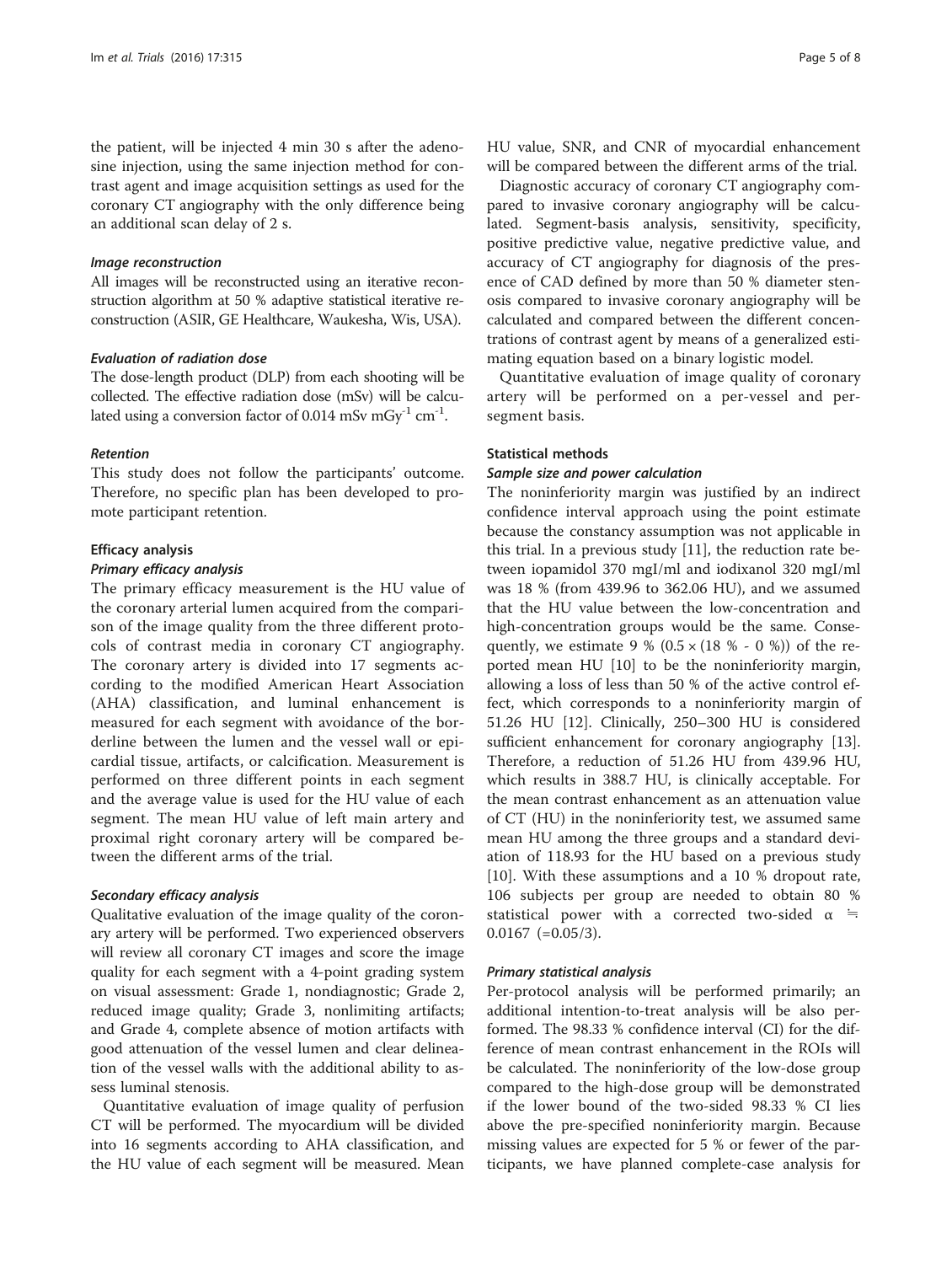the primary analysis. To account for multiple observations per patient in secondary analysis, we will use a linear mixed model, including fixed effects for the group and random intercepts for the patient. Patients with a missing observation in some vessel or segment will be included in the per-vessel and per-segment analysis by using the linear mixed model. Analysis of covariance (ANCOVA) with BMI as a covariate will be used to compare the mean HU of the myocardium on static perfusion CT. Inter-reader agreement for the assessment of image quality will be evaluated using a linearly weighted kappa statistic. Analysis of variance (ANOVA) will be used to compare mean changes in heart rate before and after CT examinations among the three groups. To compare the diagnostic accuracy of invasive coronary angiography for diagnosis of significant coronary artery stenosis with more than 50 % stenosis among the three groups, logistic regression analysis using a generalized estimating equation (GEE) will be used to account for the correlation among multiple segments within the same subject. All statistical analyses will be performed using SAS (SAS Ver. 9.2; SAS Institute, Cary, NC, USA) and two-sided P values less than 0.05 will be considered statistically significant.

#### Data management

The data-coordinating center in Severance Hospital is collecting data through a secure Internet connection to the central server and monitoring the overall dataset. At the start of the trial, the monitors conducted a tutorial on the web-based data entry system and the image upload system. They will audit the overall quality and integrity of the data regularly every 6 months and, if necessary, contact the site investigator and coordinator to review and confirm the correctness of the data with source data in compliance with the protocol. The monitors will verify that all adverse events were documented in the correct format and are consistent with protocol definition. The monitor conducts the monitoring procedure independently from the investigators and the sponsor. The primary and secondary endpoints in this trial include only the image quality and not the patients' clinical outcomes. If the quality is not enough to determine significant coronary artery disease due to insufficient enhancement from a low-concentration contrast agent, repeat examination with a high-concentration contrast agent can be used at the site investigator's discretion. Therefore, the conduct of an interim analysis is not needed to evaluate any potentially important reasons to modify or discontinue the trial. Adverse effects and serious adverse events will be recorded in the case report form. A summary of adverse effects and serious adverse effects will be immediately forwarded the

independent Institutional Review Board and local health authorities, according to local regulations.

#### **Discussion**

The CONCENTRATE study is a prospective, multicenter, noninferiority, randomized trial evaluating the enhancement effect of two low-concentration contrast agents compared with the high-concentration contrast agent recommended for sufficient opacification in coronary CT angiography, according to established guidelines [[14](#page-7-0)].

The accuracy of coronary CT angiography in the diagnosis of coronary artery stenosis is affected by image quality, which is dependent on the CNR. To achieve a high CNR, high-concentration contrast agents are usually recommended and have been widely used in everyday clinical practice as a standard protocol [\[14](#page-7-0)]. According to a study that compared two contrast agents with different concentrations (400 mgI/ml vs. 320 mgI/ ml), coronary arterial enhancement was higher when the high-concentration contrast agent was used and higher enhancement levels were found to be associated with lower numbers of inadequately visualized segments [\[11](#page-7-0)]. However, in another study that compared four different concentrations (370, 350, 320, and 270 mgI/ml), image quality grade was higher with low-concentration contrast agents, although high-concentration contrast agents showed greater vascular enhancement [[15\]](#page-7-0). The fact that heart rate variability was lower with lowconcentration contrast agents, which were all isoosmolar agents, whereas the high-concentration contrast agents were all low-osmolar agents, might partially account for the higher image quality obtained with lowerconcentration-contrast agents in this study. The lowest enhancement of  $369.1 \pm 85.4$  HU obtained with the lowest concentration of 270 mgI/ml in this study could be considered adequate because adequate intra-arterial enhancement for coronary CT angiography has been considered to require more than 250 HU according to previous reports [[13](#page-7-0), [14](#page-7-0)].

In this regard, an effort to reduce the amount of iodine should be considered to reduce the probability of contrast-induced nephropathy in patients at risk, as long as diagnostic image quality is maintained [\[16](#page-7-0), [17](#page-7-0)]. When using low-concentration contrast agents, a combination of low tube potential and iterative reconstruction would be helpful for maintaining high vascular enhancement and image quality. A lower tube potential has the advantages of reducing radiation dose and improving image contrast. However, using a lower tube potential reduces X-ray penetration and increases image noise. Iterative reconstruction is a solution for this problem because it improves image quality by reducing image noise. The combination of a lower tube potential and iterative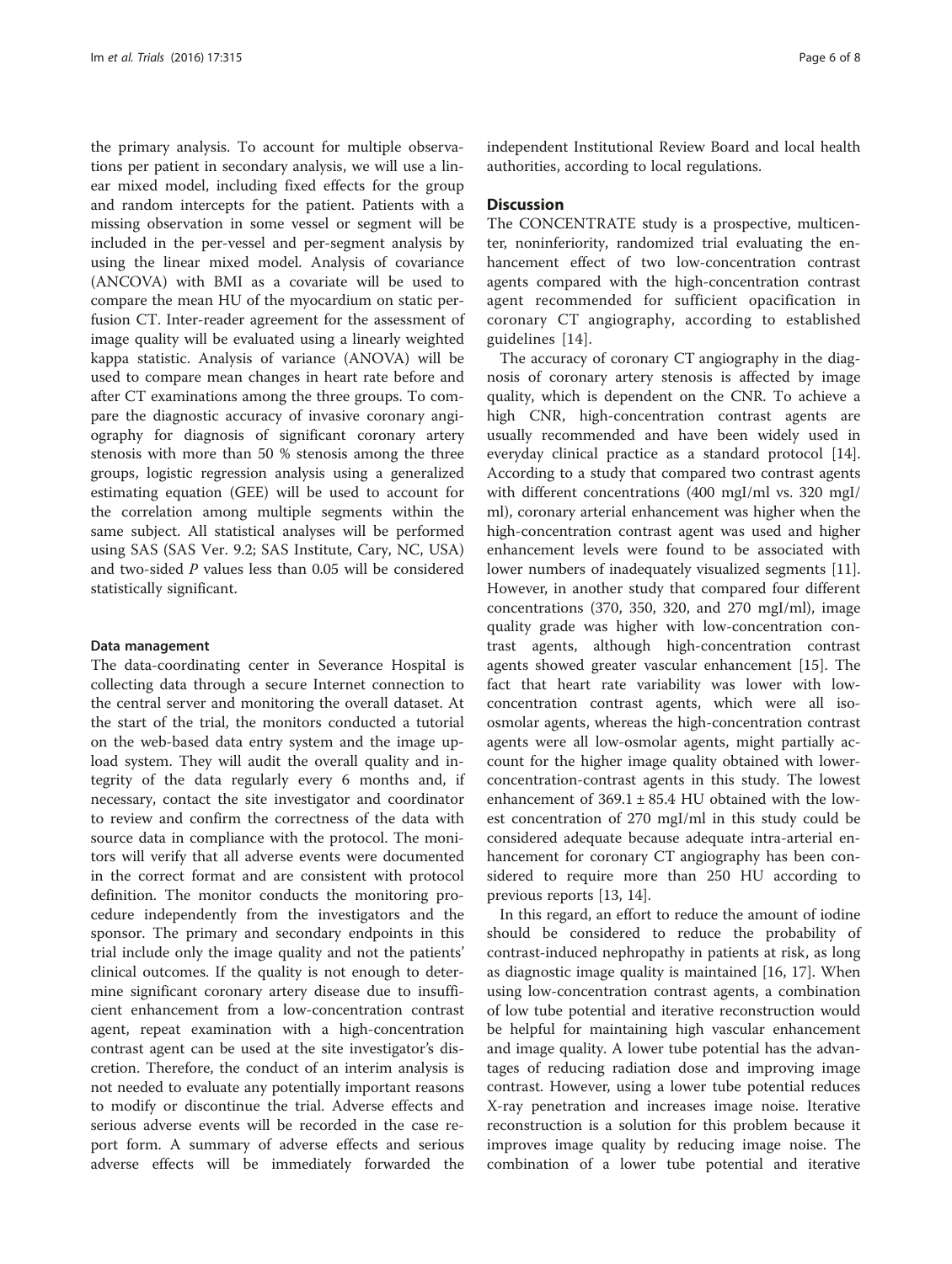<span id="page-6-0"></span>image reconstruction does not result in a deterioration of image quality and diagnostic accuracy [\[8](#page-7-0), [9\]](#page-7-0). A single center study tested the feasibility of this combination with a low-concentration (270 mgI/ml) contrast agent compared to a high-concentration contrast agent (370 mg iodine/ml) in coronary CT angiography and demonstrated that a low-concentration contrast agent maintained the contrast enhancement without impairing image quality [[10](#page-7-0)]. The CONCENTRATE trial has been designed to validate this finding as a multicenter study to limit possible bias and secure maximum generalizability.

The CONCENTRATE study will determine whether low-concentration contrast agents are able to provide diagnostic image quality on coronary CT angiography. Because the CONCENTRATE trial will only measure the coronary artery lumen and the myocardium in coronary CT angiography, the results of the CONCEN-TRATE trial should be further validated for other applications of cardiac CT, including in the evaluation of plaque, in-stent restenosis, and image-based fractional flow reserve. With expanding options for technology, such as feasibly scanning with 70 kVp, and more sophisticated iterative reconstruction methods, CT protocols should be further optimized to apply the results of the CONCENTRATE trial in the real world.

#### Trial status

Recruitment commenced in July 2015.

## Additional files

[Additional file 1:](dx.doi.org/10.1186/s13063-016-1441-y) List of Ethics Committees and Status of Approval. List of the ethics committees of all eight participating centers and the status of approval of the study at the time of submission. (DOCX 13 kb)

[Additional file 2:](dx.doi.org/10.1186/s13063-016-1441-y) SPIRIT checklist 2013. (DOCX 52 kb)

[Additional file 3:](dx.doi.org/10.1186/s13063-016-1441-y) Organizational structure. (DOCX 86 kb)

[Additional file 4:](dx.doi.org/10.1186/s13063-016-1441-y) Model consent form. (DOCX 160 kb)

#### Abbreviations

AHA, American Heart Association; BMI, body mass index; CAD, coronary artery disease; CNR, contrast-to-noise ratio; CT, computed tomography; ECG, electrocardiography; HU, Hounsfield Unit; ICA, invasive coronary angiography; SNR, signal-to-noise ratio

#### Acknowledgements

GE Healthcare is providing the funding for this study and provided the contrast agents (VISIPAQUE 270 and 320).

#### Funding

This investigator-initiated study is funded by GE Healthcare. The authors are solely responsible for the design and conduct of this study, analysis of the study data, drafting and editing of the paper, and the final content of the paper.

#### Authors' contributions

DJI, YHK, KSC, JWK, JIJ, YDW, HRK, MHC, and BWC participated in the study design and the process of patient enrollment. DJI, KHH, and BWC drafted the manuscript. KHH participated in the design of the study, sample size

calculation, and statistical analysis. All authors read and approved the final manuscript.

#### Competing interests

The authors declare that they have no competing interests.

#### Ethics and dissemination

If the need arises to modify an important aspect of the protocol, it will be reported and approval sought from the sites' Institutional Review Board. All records for participants will be stored in a secure place or/and in an accesslimited electronic file with password protection and subject identifier after removing personal information. These records will be kept during and after the trial according to legal requirements. The data-coordinating center will be allowed access to the final trial dataset, but access will not be allowed for the assessors of the trial endpoints. No compensation will be provided by the investigators for any post-trial care. All principal investigators at the participating sites are eligible for authorship, and no plan exists to use a professional writer or open the trial dataset to the public.

#### Author details

<sup>1</sup>Department of Radiology and Research Institute of Radiological Science Severance Hospital, Yonsei University College of Medicine, Seoul, Republic of Korea. <sup>2</sup> Department of Radiology, Chonnam National University Hospital Chonnam University Medical School, Gwangju, Republic of Korea. 3 Department of Radiology, Pusan National University Yangsan Hospital, Pusan National University School of Medicine, Pusan, Republic of Korea. 4 Department of Radiology and Research Institute of Radiology, Asan Medical Center, University of Ulsan College of Medicine, Seoul, Republic of Korea. 5 Department of Radiology, Seoul St. Mary's Hospital, The Catholic University of Korea, Seoul, Republic of Korea. <sup>6</sup>Department of Radiology, Uijeongbu St. Mary's Hospital, Catholic University of Korea, Uijeongbu, Republic of Korea. <sup>7</sup> <sup>7</sup>Department of Radiology, Yeouido St. Mary's Hospital, Catholic University of Korea, Seoul, Republic of Korea. <sup>8</sup>Department of Radiology, Bucheon St. Mary's Hospital, Catholic University of Korea, Bucheon, Republic of Korea. <sup>9</sup> Department of Radiology, Severance Hospital, Yonsei University College of Medicine, 50-1 Yonsei-ro, Seodaemun-gu, Seoul 03722, Republic of Korea.

#### Received: 29 October 2015 Accepted: 13 June 2016 Published online: 15 July 2016

#### References

- 1. Budoff MJ, Dowe D, Jollis JG, Gitter M, Sutherland J, Halamert E, et al. Diagnostic performance of 64-multidetector row coronary computed tomographic angiography for evaluation of coronary artery stenosis in individuals without known coronary artery disease: results from the prospective multicenter ACCURACY (Assessment by Coronary Computed Tomographic Angiography of Individuals Undergoing Invasive Coronary Angiography) trial. J Am Coll Cardiol. 2008;52(21):1724–32. doi[:10.1016/j.jacc.](http://dx.doi.org/10.1016/j.jacc.2008.07.031) [2008.07.031.](http://dx.doi.org/10.1016/j.jacc.2008.07.031)
- 2. Li M, Du XM, Jin ZT, Peng ZH, Ding J, Li L. The diagnostic performance of coronary artery angiography with 64-MSCT and post 64-MSCT: systematic review and meta-analysis. PLoS One. 2014;9(1):e84937. doi:[10.1371/journal.](http://dx.doi.org/10.1371/journal.pone.0084937) [pone.0084937.](http://dx.doi.org/10.1371/journal.pone.0084937)
- 3. Meijboom WB, Meijs MF, Schuijf JD, Cramer MJ, Mollet NR, van Mieghem CA, et al. Diagnostic accuracy of 64-slice computed tomography coronary angiography: a prospective, multicenter, multivendor study. J Am Coll Cardiol. 2008;52(25):2135–44. doi:[10.1016/j.jacc.2008.08.058.](http://dx.doi.org/10.1016/j.jacc.2008.08.058)
- 4. Miller JM, Rochitte CE, Dewey M, Arbab-Zadeh A, Niinuma H, Gottlieb I, et al. Diagnostic performance of coronary angiography by 64-row CT. N Engl J Med. 2008;359(22):2324–36. doi[:10.1056/NEJMoa0806576.](http://dx.doi.org/10.1056/NEJMoa0806576)
- 5. Vanhoenacker PK, Heijenbrok-Kal MH, Van Heste R, Decramer I, Van Hoe LR, Wijns W, et al. Diagnostic performance of multidetector CT angiography for assessment of coronary artery disease: meta-analysis. Radiology. 2007;244(2): 419–28. doi:[10.1148/radiol.2442061218](http://dx.doi.org/10.1148/radiol.2442061218).
- 6. Shaw LJ, Hausleiter J, Achenbach S, Al-Mallah M, Berman DS, Budoff MJ, et al. Coronary computed tomographic angiography as a gatekeeper to invasive diagnostic and surgical procedures: results from the multicenter CONFIRM (Coronary CT Angiography Evaluation for Clinical Outcomes: an International Multicenter) registry. J Am Coll Cardiol. 2012;60(20):2103–14. doi[:10.1016/j.jacc.2012.05.062.](http://dx.doi.org/10.1016/j.jacc.2012.05.062)